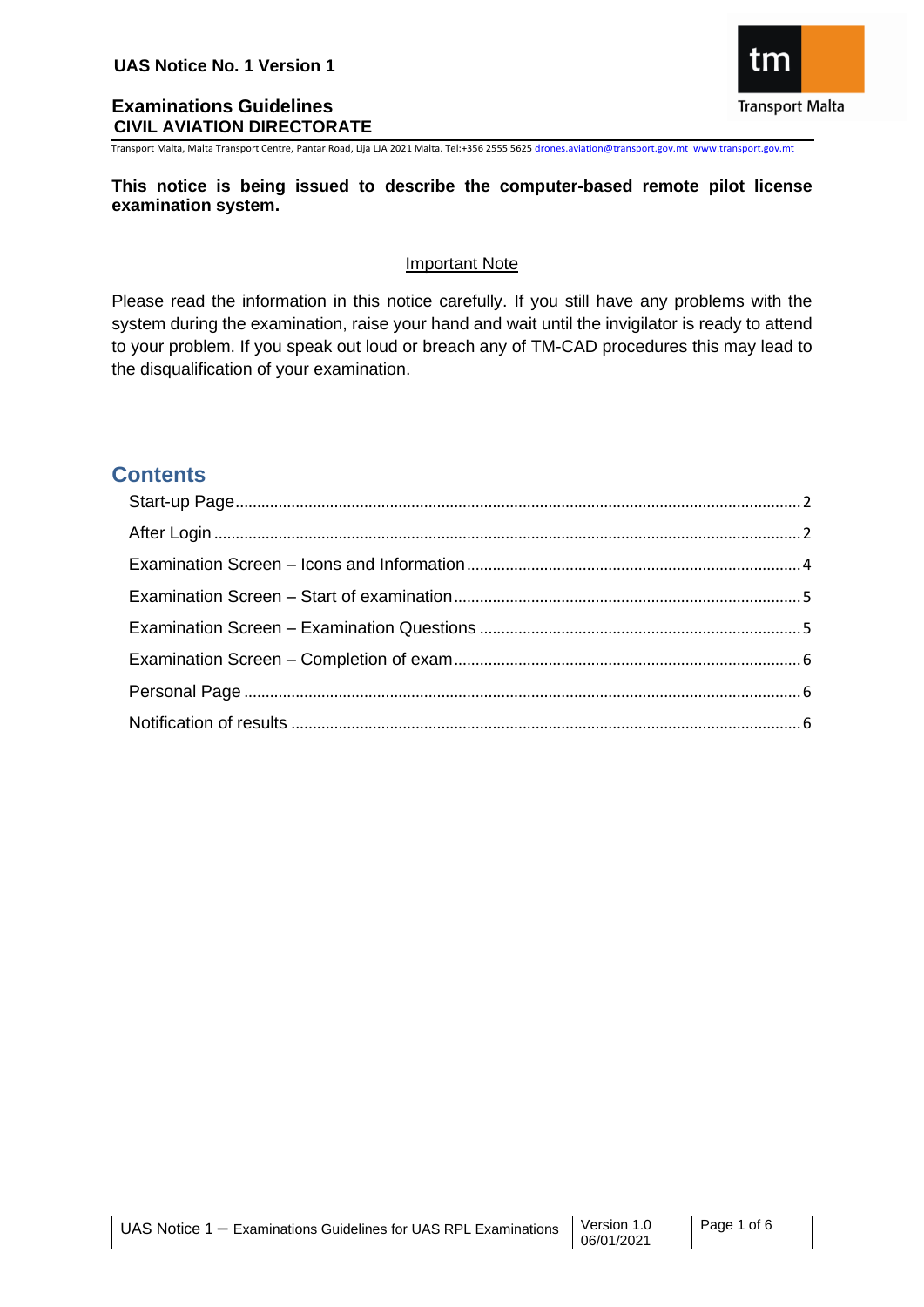**Transport Malta** 

Transport Malta, Malta Transport Centre, Pantar Road, Lija LJA 2021 Malta. Tel:+356 2555 5625 drones.aviation@transport.gov.mt www.transport.gov.mt

#### <span id="page-1-0"></span>**Start-up Page**

The start-up page of the screen is the TM CAD Login page.

Insert your User Name and Password. These are case sensitive. Then click Sign In.

| tm        |              |  |
|-----------|--------------|--|
| Sign In   |              |  |
| User name | $\triangleq$ |  |
| Password  | $\triangleq$ |  |
|           | Sign In      |  |
|           |              |  |

### <span id="page-1-1"></span>**After Login**

After the Login Screen, TM-CAD terms and conditions need to be accepted prior to the examinations. Read these conditions carefully. Violation of any of these conditions may lead to disqualification and you may lose any passes already achieved. Tick the "I confirm" box and Accept.

Note: The time of the examination will not start at this point.

| UAS Notice 1 - Examinations Guidelines for UAS RPL Examinations | Version 1.0<br>06/01/2021 | Page 2 of 6 |
|-----------------------------------------------------------------|---------------------------|-------------|
|-----------------------------------------------------------------|---------------------------|-------------|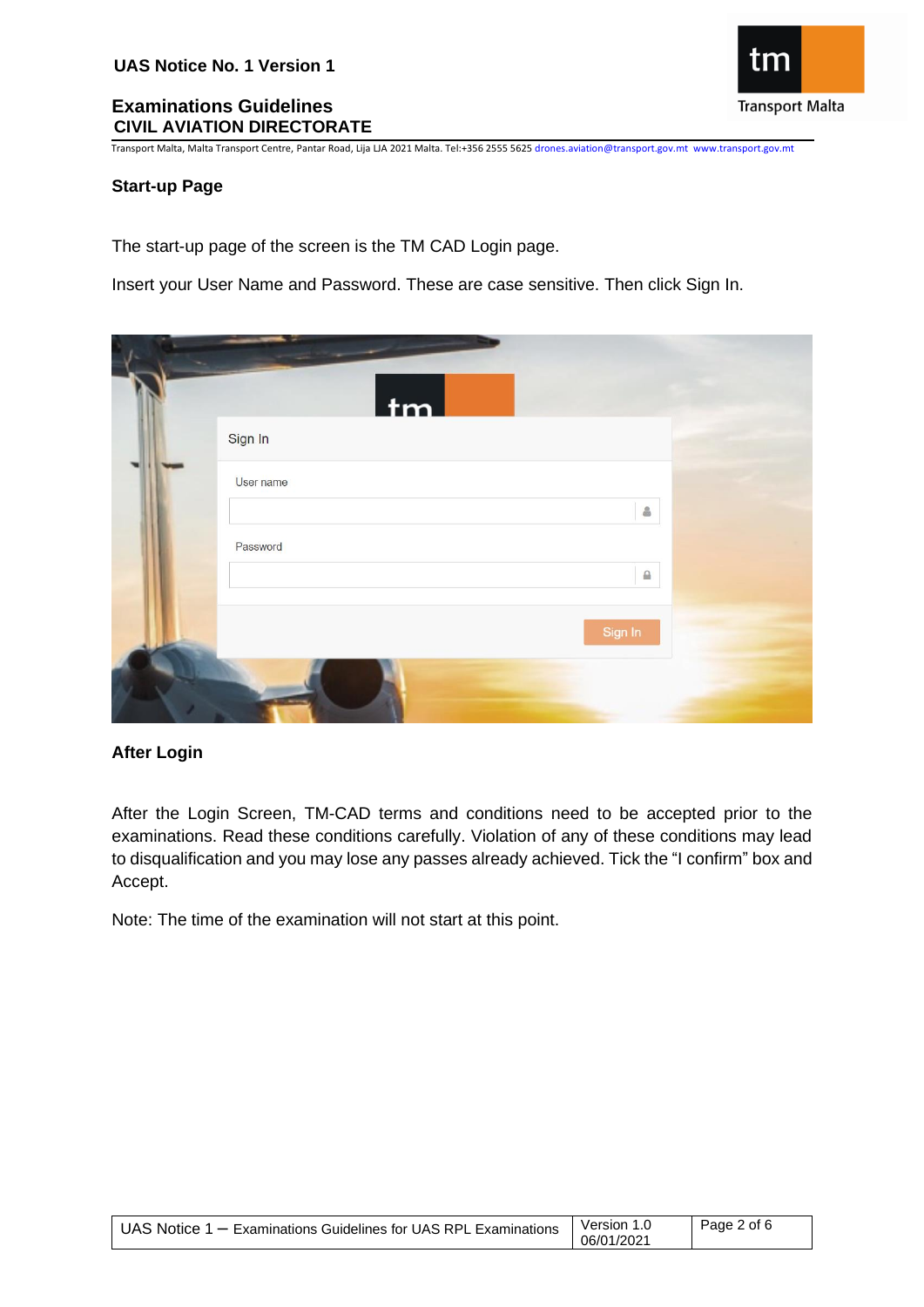

Transport Malta, Malta Transport Centre, Pantar Road, Lija LJA 2021 Malta. Tel:+356 2555 5625 drones.aviation@transport.gov.mt www.transport.gov.mt

| 1. Mobile phones and any other communication or recording equipment must be switched off and placed away from your person and in the lockers<br>provided by the Civil Aviation Directorate. Any attempt to communicate with anyone both inside and outside the examination room or record an<br>examination question will be very severely dealt with and will lead to immediate disqualification and you may lose any passes already achieved. |
|-------------------------------------------------------------------------------------------------------------------------------------------------------------------------------------------------------------------------------------------------------------------------------------------------------------------------------------------------------------------------------------------------------------------------------------------------|
| 2. Wrist watches of any kind are not permitted during the examination.                                                                                                                                                                                                                                                                                                                                                                          |
| 3. Clothing during examination should not include any type of head gear, scarves, ties, bulky jackets and large ornaments/necklaces. These are to be<br>removed by candidate and put in the lockers provided.                                                                                                                                                                                                                                   |
| 4. Bags and coats are to be placed in the lockers provided. Coats that do not fit in the lockers are to be placed on the coat hangers provided by the<br>authority but in any case away from the<br>candidate.                                                                                                                                                                                                                                  |
| 5. The only items that are to be placed on the desk are the mandatory items i.e. Annexes to the exam questions provided by TM CAD, calculator, CRP,<br>ruler and dividers. Pens will be provided by TM CAD. All other items including pencil cases and CRP cases must be placed on the far side of the desk<br>until checked by the invigilator.                                                                                                |
| 6. Ensure that the examination released for you to undertake is correct. Ask for the assistance of the Invigilator should this not be the case.<br>7. Starting of the examination before being instructed by the Invigilator to do so will not be tolerated.                                                                                                                                                                                    |
| 8. Workings must be done on the rough working paper provided by the invigilator. No other paper can be used and it will also be collected at the end<br>of the exam. The rough working paper should include your name, ID Card or Passport number, signature and date of exam.                                                                                                                                                                  |
| 9. As soon as time is up for the particular subject, the examination is automatically terminated and no further amendments to the answer selection<br>can be made.                                                                                                                                                                                                                                                                              |
| 10. No extra time will be given for the candidates to write comments. Any comments must be written during the exam time.                                                                                                                                                                                                                                                                                                                        |
| 11. If you wish to speak to the invigilator raise your hand. Silence must be observed at all times.                                                                                                                                                                                                                                                                                                                                             |
|                                                                                                                                                                                                                                                                                                                                                                                                                                                 |
| I confirm that I feel well and read and understood content above. I also confirm that I understood the INFO - COVID-19 Guidelines displayed outside the                                                                                                                                                                                                                                                                                         |

After you accept TM CAD terms and conditions, you will be directed to your assigned examinations.

If you have completed any examinations, these will show as completed.

| Name: Twelve, Test     |               |               |
|------------------------|---------------|---------------|
| Licences               |               |               |
| <b>UAS OPEN A1-A3</b>  |               | $\mathbf{C}$  |
|                        |               |               |
| <b>ED</b> Examinations |               |               |
| <b>Examination</b>     | <b>Result</b> | <b>Status</b> |
| $A1-A3$                |               | Ready         |
|                        |               |               |

## OR

| Name: Twelve, Test    |               |                  |
|-----------------------|---------------|------------------|
| Licences              |               |                  |
| <b>UAS OPEN A2</b>    |               | $\boldsymbol{c}$ |
|                       |               |                  |
| <b>田 Examinations</b> |               |                  |
| <b>Examination</b>    | <b>Result</b> | <b>Status</b>    |
| A2                    |               | Ready            |

| UAS Notice 1 - Examinations Guidelines for UAS RPL Examinations | Version 1.0 | Page 3 of 6 |
|-----------------------------------------------------------------|-------------|-------------|
|                                                                 | 06/01/2021  |             |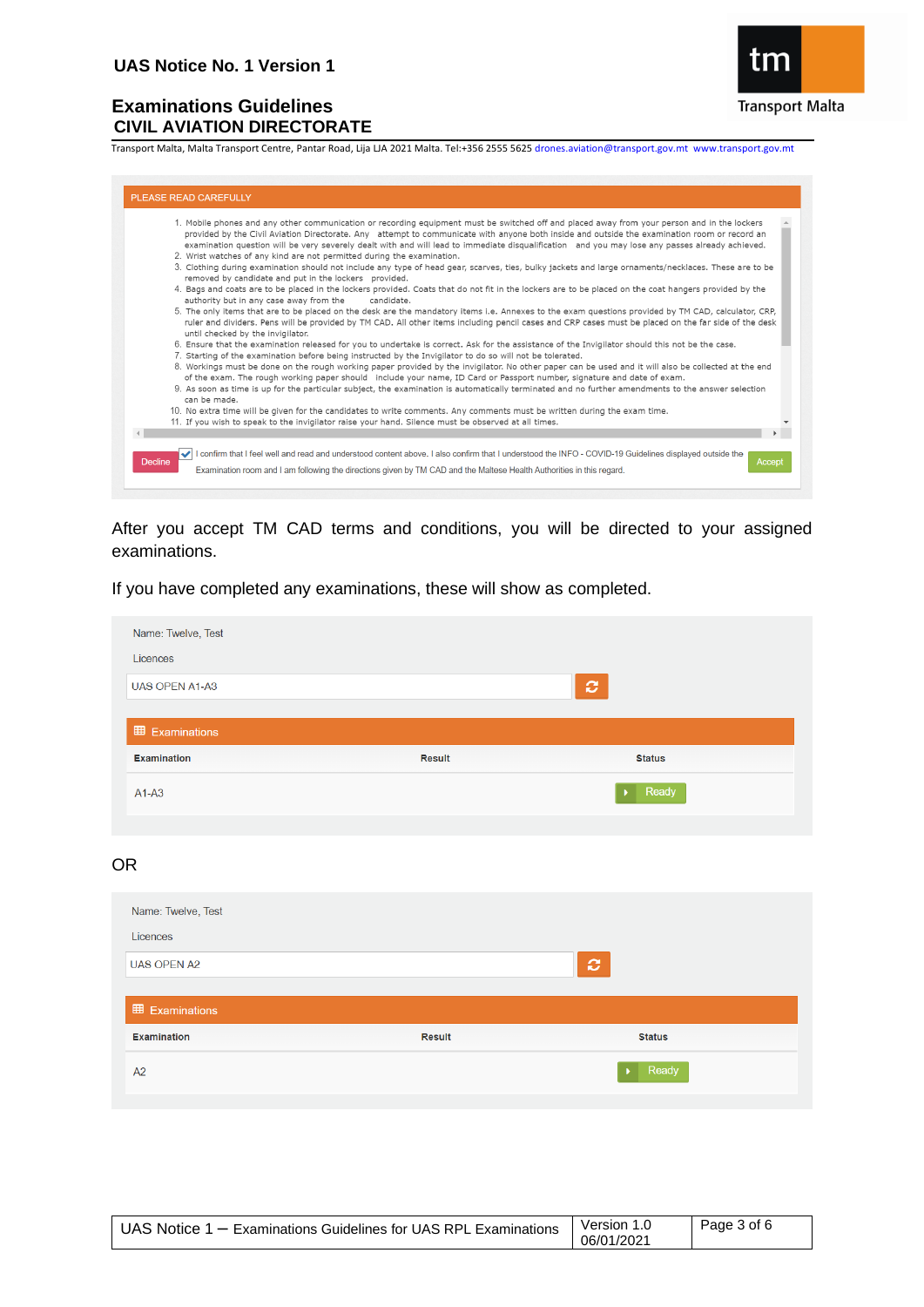The remaining time is shown in the<br>upper right corner of the screen.

 $\boxed{1:14:57}$ 

## **Examinations Guidelines CIVIL AVIATION DIRECTORATE**

τn **Transport Malta** 

Transport Malta, Malta Transport Centre, Pantar Road, Lija LJA 2021 Malta. Tel:+356 2555 5625 drones.aviation@transport.gov.mt www.transport.gov.mt

# <span id="page-3-0"></span>**Examination Screen – Icons and Information**

### Take note of the below icons and what they signify.





- 
- our name<br>• Your name<br>• Topic of the current question<br>• Processed and total number of questions<br>• Other helpful information
- 
- 

| UAS Notice $1 -$ Examinations Guidelines for UAS RPL Examinations | Version 1.0<br>06/01/2021 | Page 4 of 6 |
|-------------------------------------------------------------------|---------------------------|-------------|
|-------------------------------------------------------------------|---------------------------|-------------|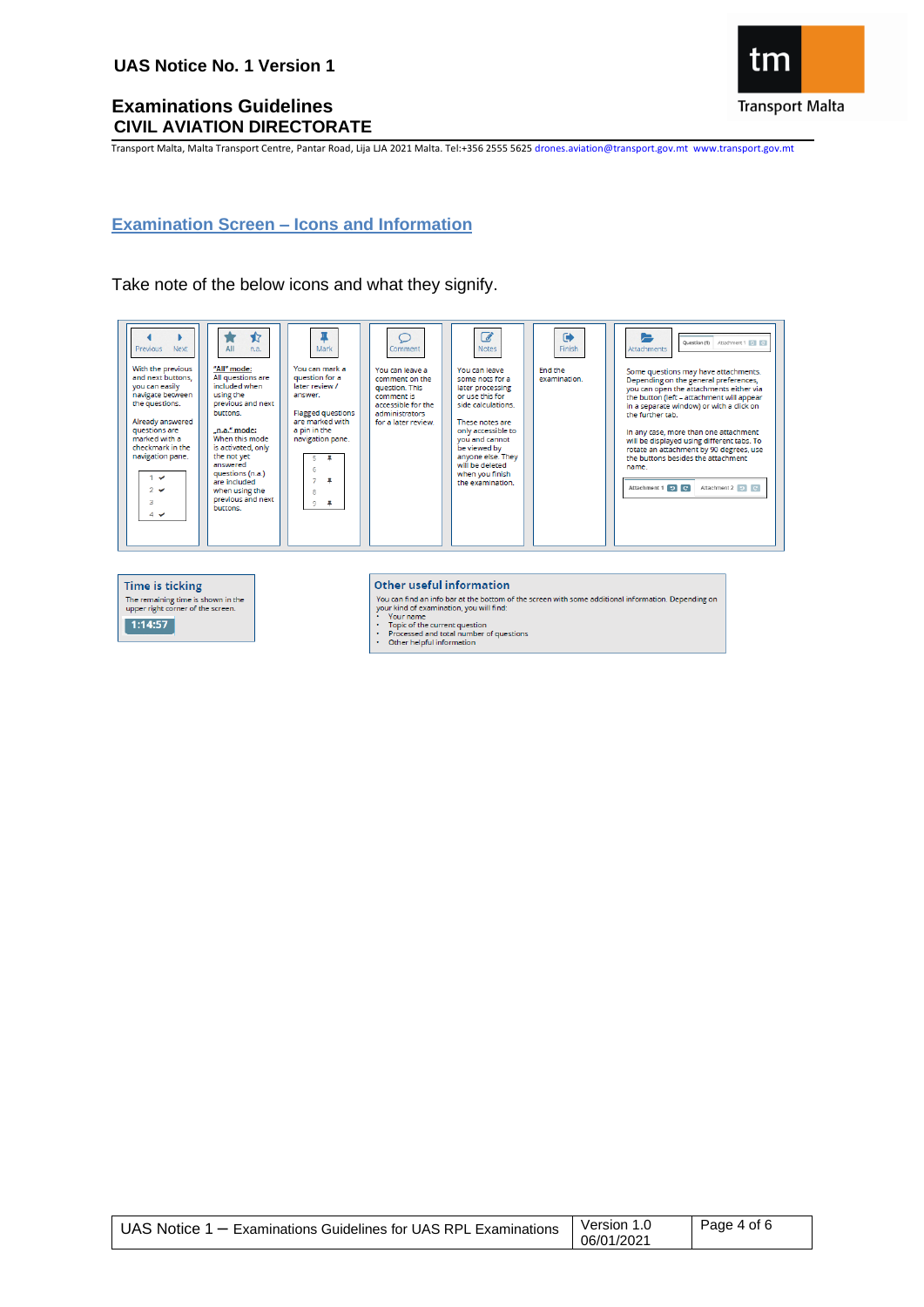

Transport Malta, Malta Transport Centre, Pantar Road, Lija LJA 2021 Malta. Tel:+356 2555 5625 drones.aviation@transport.gov.mt www.transport.gov.mt

### <span id="page-4-0"></span>**Examination Screen – Start of examination**

Once you click on the "Ready" icon on the screen of your assigned examinations, you will be directed to the below screen. Once you click on "Start Examination" the allocated time of the examination will commence.



### <span id="page-4-1"></span>**Examination Screen – Examination Questions**

The examination format is depicted below. The amount of questions (40 for A1/A3, and 30 for A2) are shown on the left.

| ٠<br>Previous             | $\mathbf{F}$ .<br>All<br><b>Next</b> | ★☆平○●<br>n.a.<br>Mark | Comment Finish |                        |  |                 | 0:59:31        |
|---------------------------|--------------------------------------|-----------------------|----------------|------------------------|--|-----------------|----------------|
| Questions<br>$\mathbf{1}$ | $\Delta$<br>Question (1)             |                       |                |                        |  |                 |                |
| $\overline{2}$            |                                      |                       |                |                        |  |                 | $\overline{a}$ |
| $_{3}$                    |                                      |                       |                |                        |  |                 |                |
| 4                         |                                      |                       |                |                        |  |                 |                |
| 5                         |                                      |                       |                |                        |  |                 |                |
| 6                         |                                      |                       |                |                        |  |                 |                |
| $\overline{7}$            |                                      |                       |                |                        |  |                 |                |
| 8                         |                                      |                       |                |                        |  |                 |                |
| $\boldsymbol{9}$          |                                      |                       |                |                        |  |                 |                |
| 10                        |                                      |                       |                |                        |  |                 |                |
| 11                        |                                      |                       |                |                        |  |                 |                |
| 12<br>$13$                |                                      |                       |                |                        |  |                 |                |
| 14                        |                                      |                       |                |                        |  |                 |                |
| 15                        |                                      |                       |                |                        |  |                 |                |
| $16$                      |                                      |                       |                |                        |  |                 |                |
| 17                        |                                      |                       |                |                        |  |                 |                |
| 18                        |                                      |                       |                |                        |  |                 |                |
| 19                        |                                      |                       |                |                        |  |                 |                |
| $20\,$<br>21              | <b>Twelve Test</b><br>٠              |                       |                | 3 Aviation Regulations |  | Processed: 0/40 | points: $10$   |

Click on the appropriate answer and then select "Next" to move to the next question. Alternatively, you may answer questions in a random order by selecting the particular question from the list on the left.

Questions which have already been answered are indicated by a 'tick' next to the Question number in the list on the left.

You can use a 'Pin' to highlight a question for you to further review by clicking on the "Mark"

icon on the top tab. Mark

If a question refers to a picture, this may be accessed by clicking on the "Attachments" button on the top tab.

The timer on top right shows the remaining time allocated for that particular examination.

| UAS Notice 1 – Examinations Guidelines for UAS RPL Examinations | Version 1.0 | Page 5 of 6 |
|-----------------------------------------------------------------|-------------|-------------|
|                                                                 | 06/01/2021  |             |